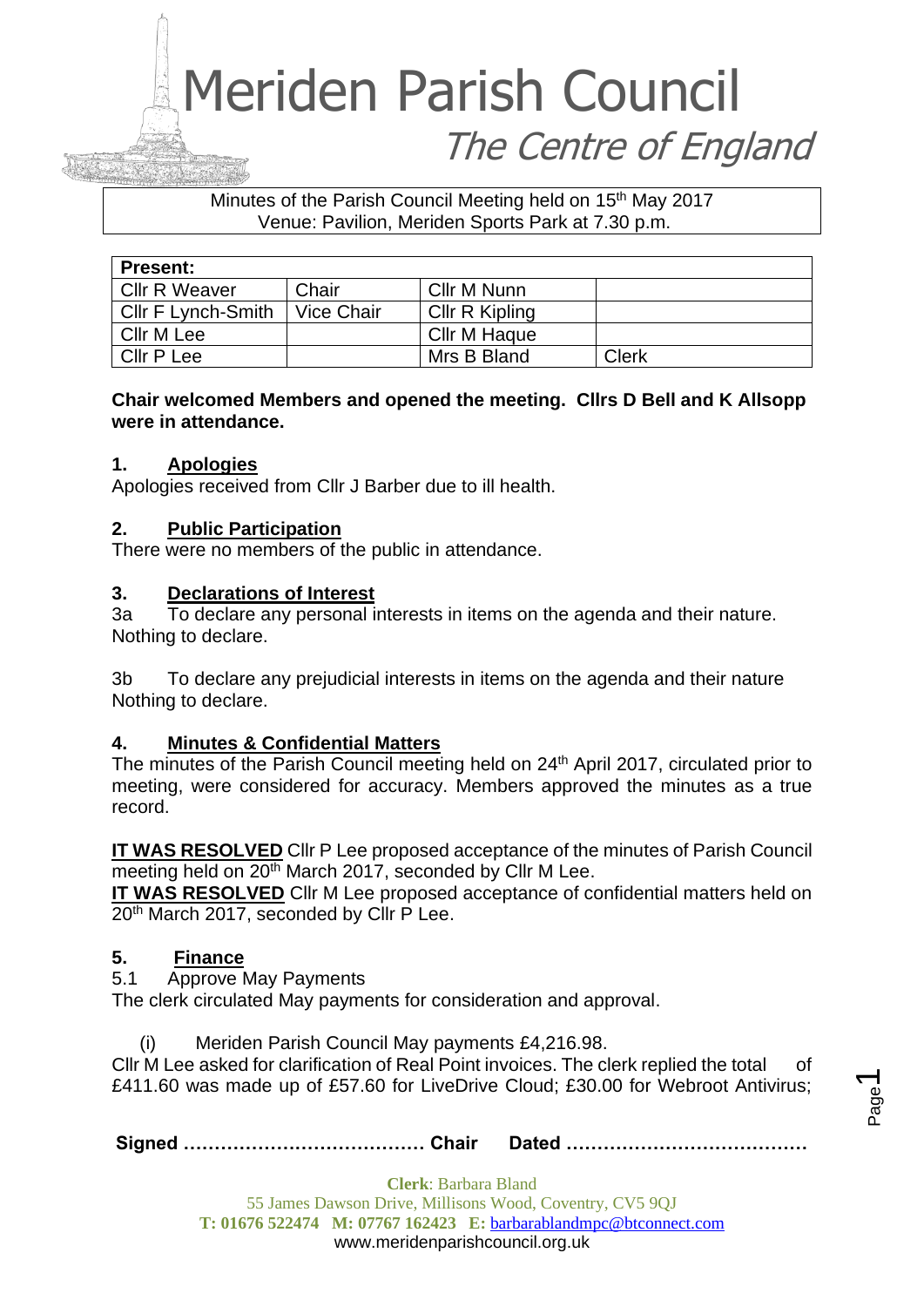

£324.00 Exchange Server Host. Cllr Lee to contact Real Point as email addresses set up on hosted exchange server not working.

**IT WAS RESOLVED** Cllr R Kipling proposed approval of Meriden Parish Council May payments of £4,216.98 seconded by Cllr M Lee.

### **Action: Cllr M Lee to contact Real Point to sort out problems with Exchange Service Host for email addresses.**

(ii) Meriden Sports Park April payments £3533.31.

**IT WAS RESOLVED** Cllr M Lee proposed approval of Meriden Sports Park May payments of £3533.31 seconded by Cllr R Kipling.

## 5.2 Year End 2016-17

The Consolidated Balance Sheet, I & E Statement, VAT Return, Summary and VAT Return and Risk Register was circulated to Members for their consideration. Finance Committee agreed adjustments on 9<sup>th</sup> May 2017 under Finance Committee minute reference 2.1, Risk Register and 4.3 Adjustments, and gave their unanimous recommendation for Members approval at full Council meeting on 15<sup>th</sup> May 2017.

**IT WAS RESOLVED** Cllr P Lee proposed approving Finance Committee recommendation, seconded by Cllr Kipling.

Cllr Kipling recorded Parish Council thanks to the Responsible Finance Officer for her presentation of accounts and audit preparation.

5.3 Freehold transfer of Sports Park and VAT

Chair advised she and the clerk were meeting Andrew Kinsey tomorrow, 16th May 2017, to finalise draft agreement.

## **Action**: **Chair to report at June's meeting.**

5.4 Annual Return, Internal & External Audit 2016-17

Chair advised that she and the clerk/RFO had met with Chris Edge and Mike Spencer to finalise internal controls, adjustments and external audit preparation for Grant Thornton, intermediate audit process.

5.4(i) Annual Return for year ended 31 March 2017

The Annual Return was circulated to Members with correlation to I & E and Consolidated Balance Sheet. Finance Committee recommendation to approve was agreed. Chair signed off Annual Return.

**IT WAS RESOLVED** Chair proposed approval of Annual Return and supporting documentation, seconded by Cllr P Lee.

5.4(ii) Annual Governance Statement 2016/17

Chair read the items  $1 - 9$  of the annual governance statement ensuring the process and system for internal control and preparation of year end accounting statements had

**Signed ………………………………… Chair Dated …………………………………**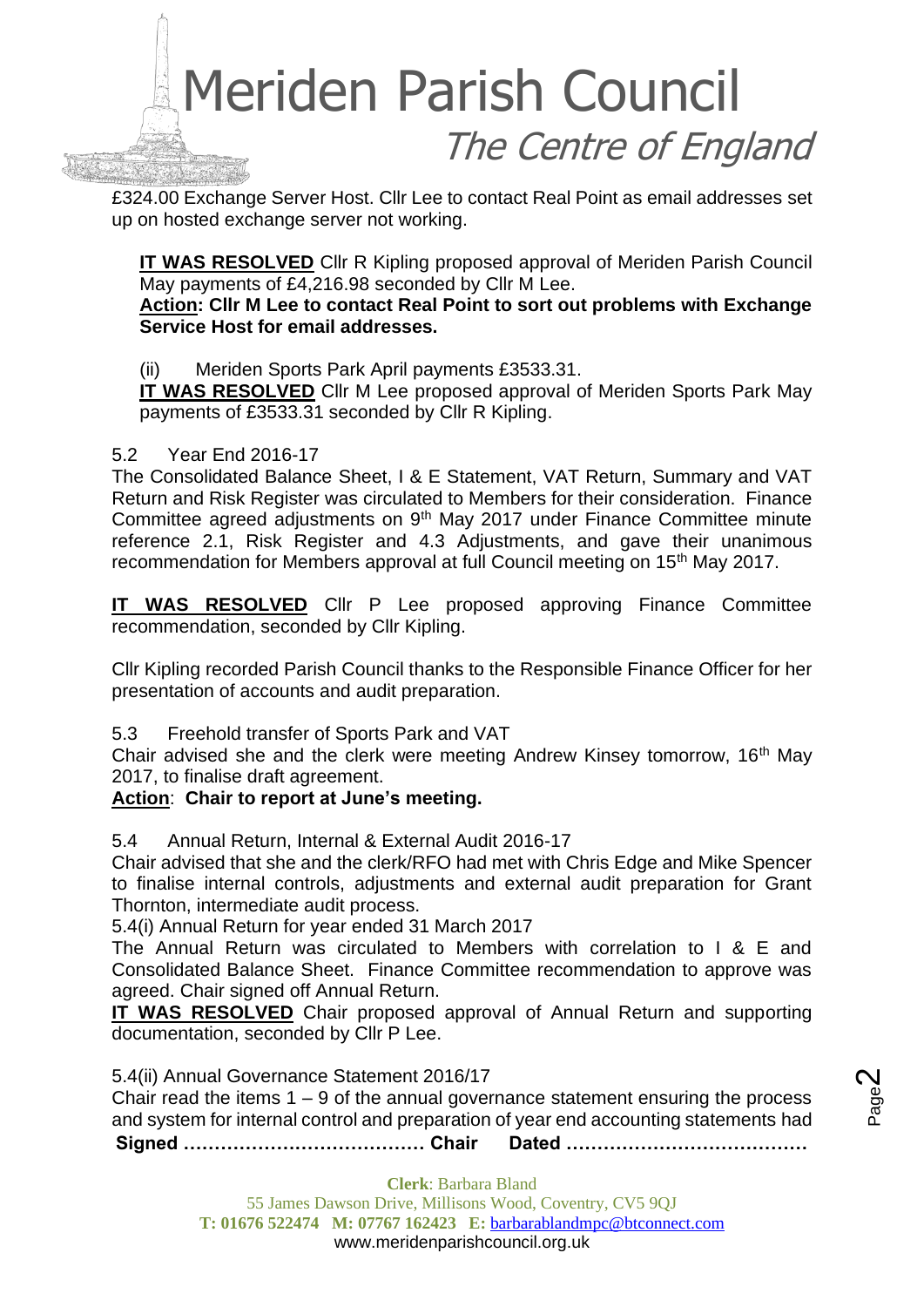been met by Council. Members agreed the systems for internal control had been met. Chair signed off the Governance Statement.

**IT WAS RESOLVED** Chair proposed approval of Annual Governance Statement, seconded by Cllr P Lee.

5.5 Finance Committee Minutes 09-05-17 Recommendations:-

Item 2.1 Matters Arising – Risk Register review – approved by full Council as 5.2 above.

Item 4.3 Adjustments – see items 5.4, 5.4(i), 5.4(ii) above.

Item 5 Year End to 31-03-17 – see 5.2 above.

Item 6 Any Other Business – minutes of Finance Committee meetings 18/4/17 and 09/05/17, circulated to Members and included in full Council meeting documentation 15/05/17.

**IT WAS RESOLVED** Cllr P Lee proposed that Members accept Finance Committee recommendation, seconded by Cllr Kipling.

## **6. Progress Reports**

6.1 Village Hall Management Committee

Cllr Lynch-Smith reported all was going well. The concern regarding Live & Local securing funding to continue the film nights may be resolved however confirmation is needed. The Big Picture Show is La La Land swapped with Lion.

### 6.2 War Memorials

Cllr P Lee reported a meeting with St Laurence PCC is arranged for 20<sup>th</sup> May 2017 at 4pm. Notification received from WALC regarding the lighting of 28 Beacons. MPC will not be pursuing being part of this Centenary event but will endeavour to commemorate through Memorial Approach with a permanent Memorial being achieved for November 2018 through WW1 Group.

**Action: Cllr P Lee to update at next meeting. Cllrs P & M Lee to respond to WALC on behalf of MPC.**

### 6.2(i) Heritage Monuments & Memorial Funding

Cllr M Lee advised that WW1 Group had met. Discussion regarding funding will need more time to consider an application which will be linked to the outcome of the above meeting with the PCC as to responsibility for the War Memorial.

### **Action: Cllr M Lee to update at next meeting.**

### 6.3 Meriden Pool

Chair advised that a Management Plan had now been received. Meeting to be arranged early June for all parties.

**Action: Clerk to liaise with Chris Barr and arrange meeting for June.**

|--|--|--|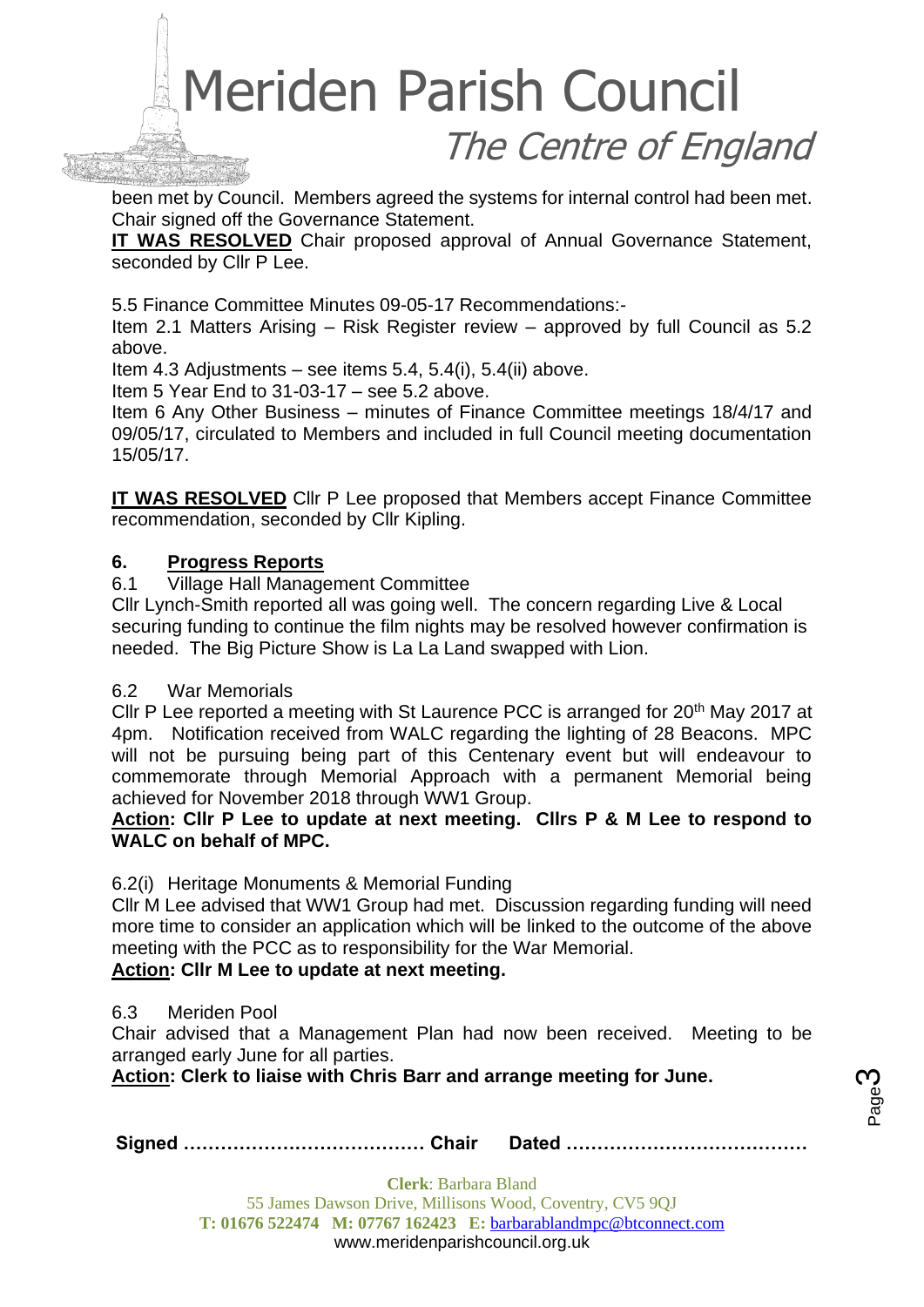## 6.4 Allotments

Cllr P Lee reported that he and the clerk had undertaken an inspection of the allotment gardens. Clerk advised most allotments were looking good and well cared for, but some had rubbish that required immediate removal, and others were overgrown with no activity. Allotment holders have been contacted and the clerk is working through tenancy agreements. There are two vacant plots which will help the waiting list. Cllr P Lee proposed that the two vacant plots, being overgrown should be rent free for 2017-18 season. Members agreed.

### **Action: Clerk to (i) get out tenancy agreements, invoices and letters; (ii) review waiting list and offer vacant plots.**

**IT WAS RESOLVED**: Members approved that the vacant plots be offered rent free for the season 2017-18, proposed by Cllr P Lee and seconded by Cllr M Haque.

### 6.5 Footpaths/Forum

Cllr Lynch-Smith advised as weather improves footpath inspections are getting underway and Sarah Sharland, Tree Warden, will be assisting with this. A new OS map is requested.

### **Action: Clerk to purchase OS map.**

6.6 Quarries Liaison Group

The next meeting will be held on 5<sup>th</sup> June 2017.

6.7 Solihull Area Committee

The next meeting will be held on 13<sup>th</sup> July 2017.

#### 6.8 Tree Wardens & TPO List

Cllr Lynch-Smith advised the new Tree Warden volunteer, Sarah Sharland, is unable to attend the Annual Parish Assembly. She is compiling a report for Members. **Action: Cllr Lynch-Smith to continue her support and circulate report when completed.**

#### 6.9 Community Surgeries

The clerk advised that a combined surgery was hosted with Neighbourhood Coordinator and WM Police Rural Team. There were no attendees.

#### 6.10 Community Speed Watch

Chair advised one more session was required with WPC Sharon Grant (Freddie). **Action: Cllr Barber to arrange further training sessions and set up dates for summer 2017.**

6.11 HS2 Nothing to report.

**Signed ………………………………… Chair Dated …………………………………** 6.12 Meriden Sports Park (quarterly summary only)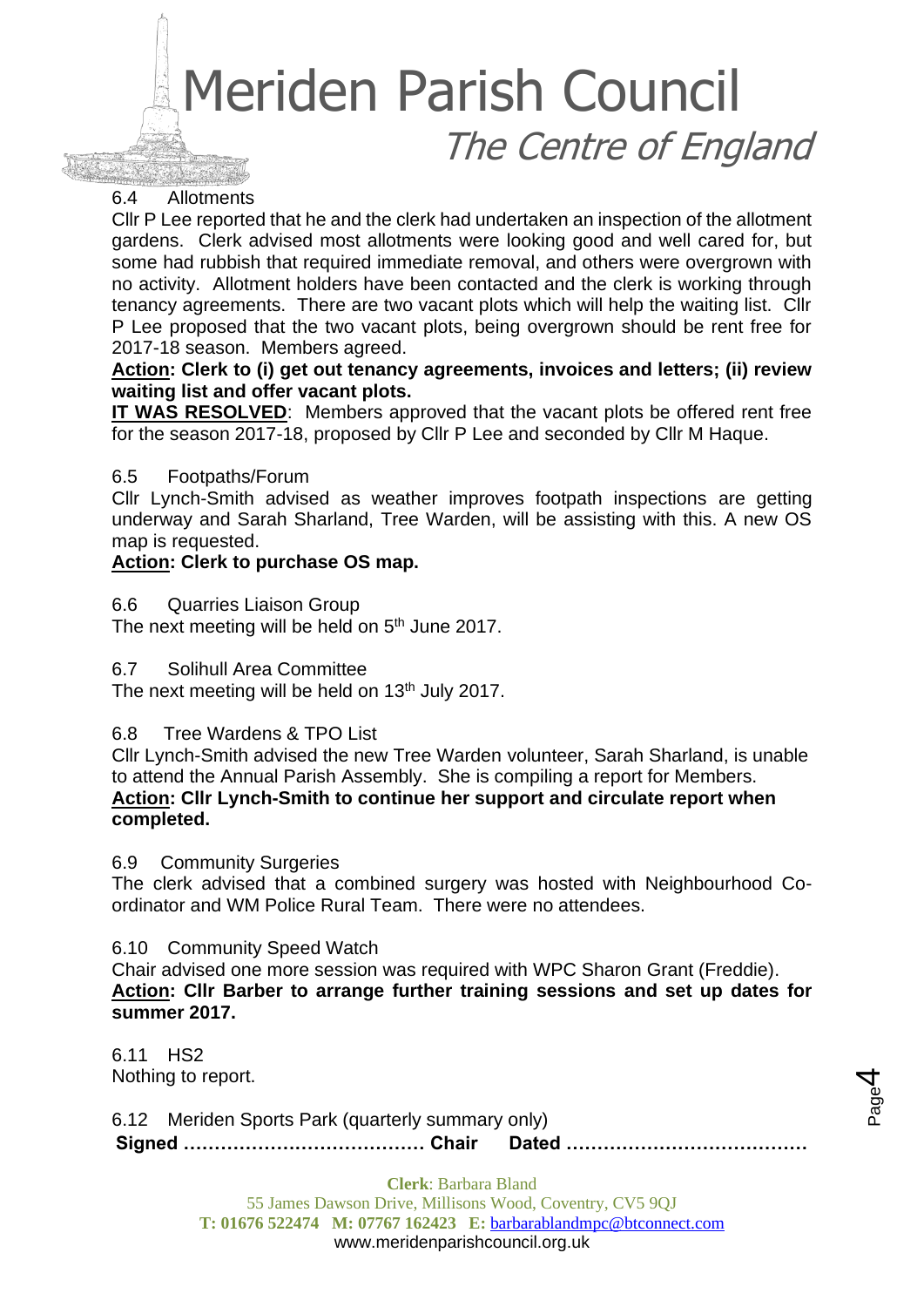

Chair advised the following has been achieved:-

- Year-end 2016-17 complete and currently with Internal Auditor.
- Director's meeting schedule for  $26<sup>th</sup>$  May 2017.
- A new female Director who is a sports enthusiast is considering joining the Board.
- Chair and Company Secretary continue working with SMBC Solicitor and Trustees to finalise a legal agreement as per Counsel Opinion to Parish Council.
- Activities include three cricket teams who are using the facilities throughout the summer for league and 20:20 matches. Football season has ended except for the odd one-off tournament, friendly or fundraiser. Phase 1 of surface improvements to children's play area completed last year and phase 2 quotation received for Director's to approve.
- The artificial wicket is in need of replacement as it is heavily used and this too will be considered by Directors.
- Specialist works underway for pitch and goal mouth repairs with seeding.
- Sports Camps were successful at Easter and a week of activities will be provided for Whitsun half term and the summer holidays. Numbers are picking up and good positive feedback has been received.
- Improvements and repairs to be carried out during this quarter as follows:- (i)Tree roots to be removed and blocks re-laid in two areas near the Pavilion currently a health and safety trip hazard.

(ii)The Breedon Path has subsided in places which requires repair.

(iii)Cutting back growth of tree/shrubs on perimeter boundary both inside and outside of fencing.

(iv)Painting of wooden tongue and groove finish to exterior of Pavilion.

Cllr Lynch-Smith advised that it may be sensible for other Parishes to contribute to the running of the park, specifically when resurfacing is required. The children's play area is much used and valued not only by Meriden's residents but outside Parish visitors from Fillongley. Cllr Weaver advised that park visitors use other parks outside of Meriden too.

Cllr Nunn confirmed that the visitors to the park are not always locals and at whatever time of day there is a diverse range of park users from adjoining Parishes.

## **Action: Chair and Company Secretary to ensure all the aforementioned is achieved and provide update at September's meeting.**

6.13 Meriden Sport & Recreation Trust Update Chair advised that a meeting to be arranged with Solicitor and Trustees. **Action: Clerk to arrange meeting with SMBC Legal Team to agree Agreement with Trustees.**

**Signed ………………………………… Chair Dated …………………………………**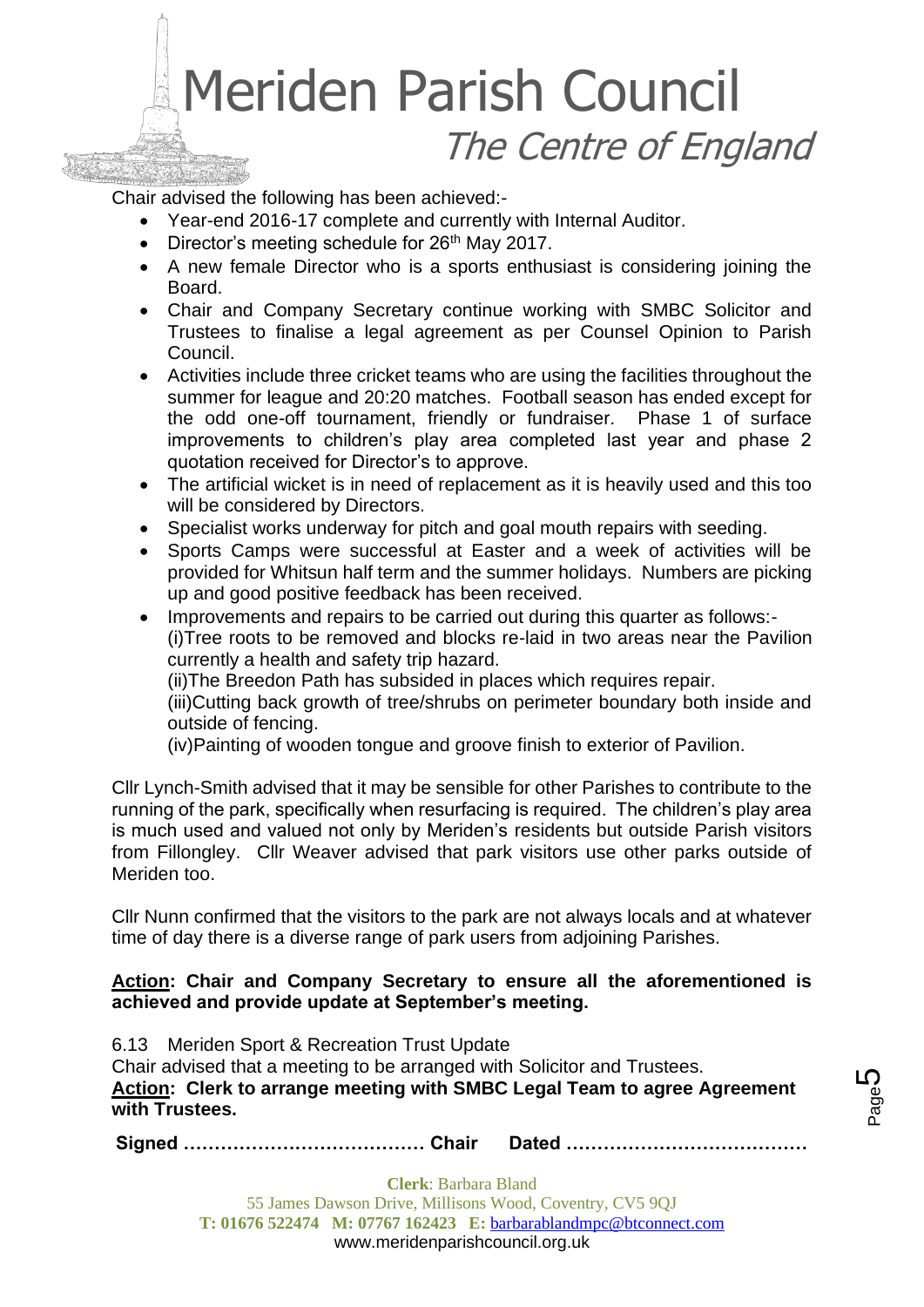## **7. Clerk's Report**

The clerk advised that areas of her work are covered in agenda items.

## **8. District and Ward Councillor Reports**

Nothing to report.

## **9. Correspondence & Communication**

All correspondence has been circulated to Members via email prior to the meeting, to which Members acknowledged receipt. Additional items as follows:-

• A resident has approached Chair with a request and offer to provide a training/briefing session of Dementia and Autism. Cllr P Lee confirmed his support of this community initiative with all Members agreeing.

## **Action: Chair to arrange.**

- Chair advised that Channel 4 had contacted the Parish Council regarding a bid and application for Village of the Year. The application was completed by Chair and Cllr M Lee yesterday, for Meriden to be included in the Penelope Keith series "Village of the Year". There is a financial award of 10K for the winners.
- Cllr P Lee advised that the Aviva Ladies Cycle Race is to come through Meriden once again which is well worth seeing.
- Mega Ride is on  $25<sup>th</sup>$  June 2017.
- Picnic in the Park is arranged for Saturday 22<sup>nd</sup> July 2017.

## **10. Meriden Village Matters**

10.1 Library Update

Nothing to report.

10.2 Village Commemoration WW1

10.2(i) WW1 Poppy Memorial Site

Cllr M Lee advised that a meeting to discuss Memorial Approach had taken place with mixed feedback. General opinion was favourable and the group had been tasked with looking into the Memorials Trust and funding for a lasting Memorial to coincide with 2018 Centenary. The next meeting is arranged for  $1<sup>st</sup>$  July 2017. Doreen Agutter, local Historian, has agreed to provide an overview of the group's work at the Annual Assembly.

## **Action: Cllr M Lee to update at June's meeting.**

10.3 Meriden Gate

No update received from Cllr Allsopp.

10.4 Taylor Wimpey (Transfer of Allotments/freehold land) Nothing to report.

10.5 Highways

**Signed ………………………………… Chair Dated …………………………………**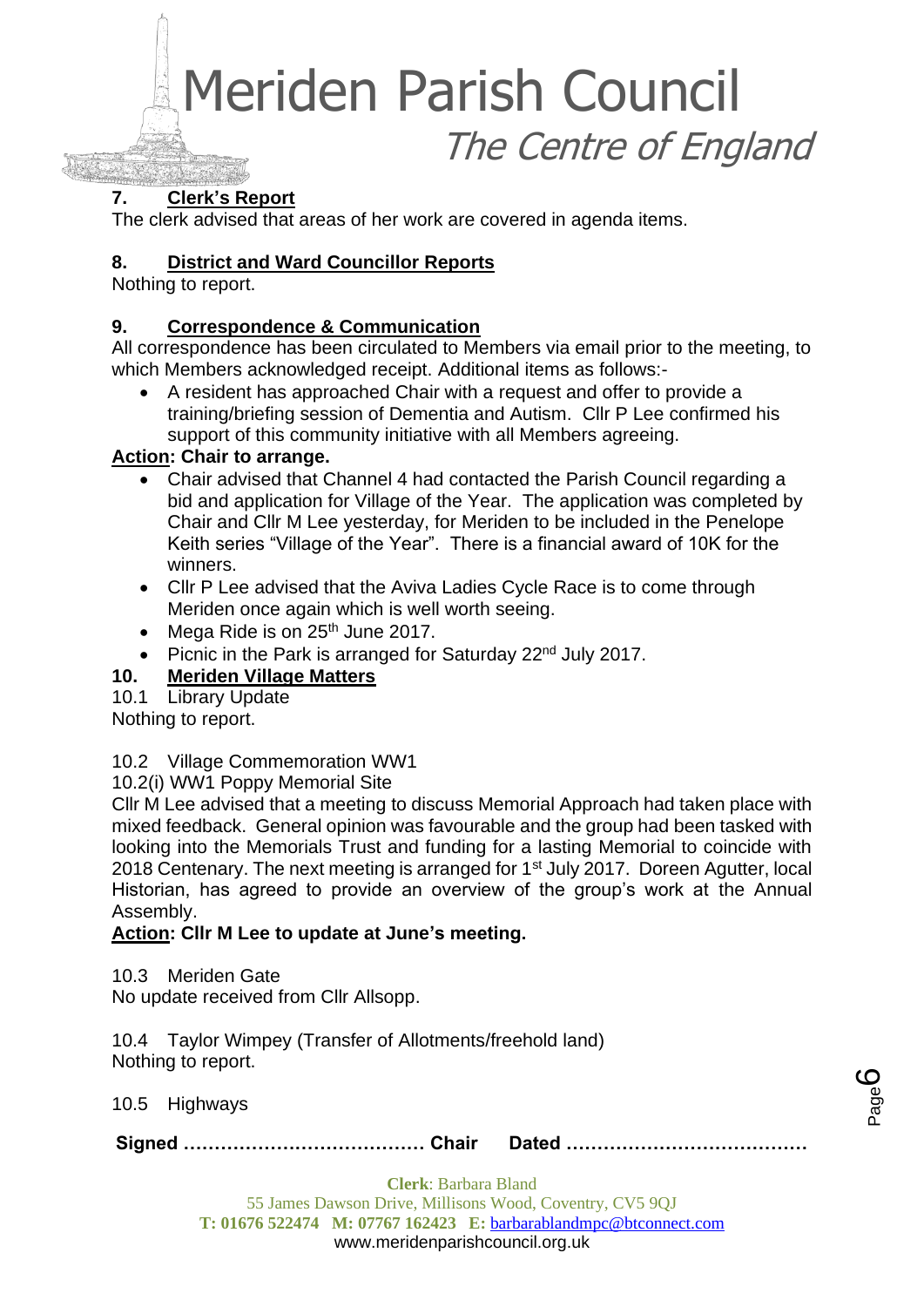

Chair advised that a meeting has been arranged by Cllr Woodall, Hampton in Arden Parish Council to consider a strategic traffic plan for rural Parishes including Balsall, Berkswell, Barston and Meriden. The date is 1<sup>st</sup> June 2017 at 09.30 at Hampton's offices. The clerk has agreed to attend and Chair asked for Councillor availability too. Cllr Lynch-Smith agreed to attend with the clerk.

**Action: Cllr Lynch-Smith and the clerk to provide update at June's meeting. Apologies received from Chair due to prior commitment.**

10.6 Land Registry & Ownership Nothing to report.

10.7 Solihull Neighbourhoods in Bloom 2017

Cllr M Lee requested the WW1 Group have asked for a tidy up of Memorial Approach and some summer planting to improve the site.

### **Action: Clerk to liaise with Dovetail.**

10.8 Litter

Reports of fly tipping on Fillongley Road and overflowing bins on the Green and Meriden Pool.

### **Action: Clerk to contact Neighbourhood Co-ordinator. This item will be removed from future agendas.**

### 10.9 Mobile Mast Update

The clerk reported that a new General Manager has taken over at the Manor Hotel. Chair read a recent email received from the GM who is keen to explore options of a Mobile Mast at the Manor to ease the difficulties experienced by residents and guests in getting signals. The clerk has forwarded all correspondence for ease of reference and a meeting to discuss this further is to be arranged.

### **Action: The clerk to arrange meeting with new General Manager.**

10.10 Local Council Award Scheme

Chair advised this remains a work in progress with a completion timeline of March 2018.

### **Action: Clerk**

#### 10.11Meriden Public Transport

Cllr Nunn advised that a meeting with Ring & Ride, IGO and TfWM representatives, together with representatives from Meriden, Hampton and Catherine De Barnes was held on 9<sup>th</sup> May. A good and positive meeting with all parties working together to provide a fit for purpose transport service to inclusively meet Heart of England rural community needs. The feeder bus (taxi-bus) will remain in operation for the foreseeable future; an extra day to be included for the taxi-bus to take residents into Coventry's mobility centre; a suitable bus stop has been identified at Solihull Hospital

**Signed ………………………………… Chair Dated …………………………………**

Page  $\blacktriangleright$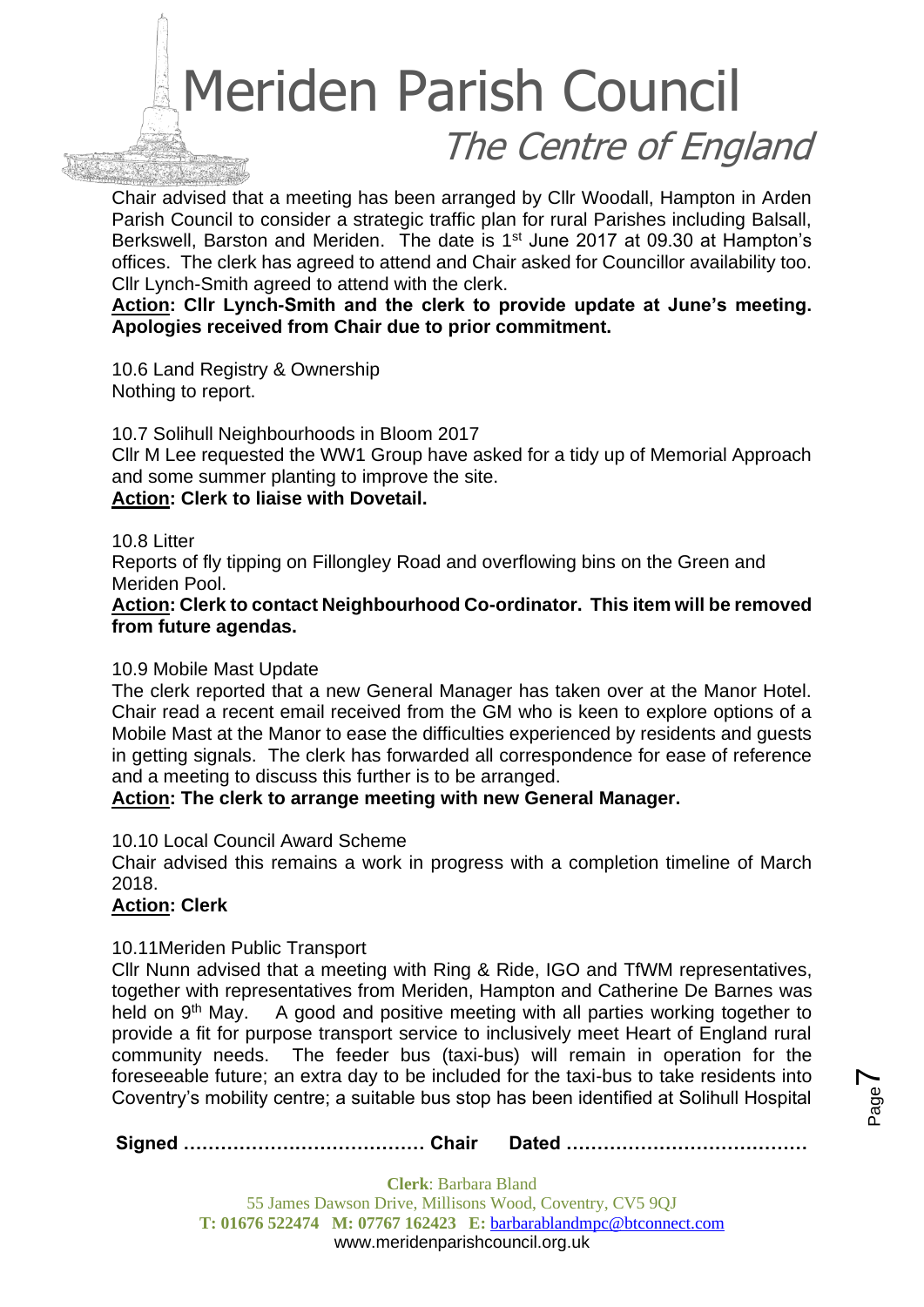

for the 89 to stop at the main entrance and awaits approval from the hospital Trust Board, timetable changes imminent to reflect low usage.

Meriden residents petition to be sent to the new West Midlands Combined Authority Mayor, Andy Street; Cllr Nunn to draft letter.

### **Action: Cllr Nunn to liaise with Meriden Action Group; Cllr Nunn to draft letter to Mayor Street and send petition. A follow up meeting to be arranged with TfWM.**

### 10.12 Street Association Project

Nothing to report. An email from Martin Graham, confirming his attendance at the Annual Parish Assembly has been received advising that a core group of 8 has been formed with some long term friendships made; however a disappointing result with no further funding available.

## **11. Solihull Partnership Forum**

Nothing to report.

## **12. Planning Matters**

12.1 Neighbourhood Planning Update

Cllr M Lee advised the next meeting is 18<sup>th</sup> May 2017. At the last meeting held on 27<sup>th</sup> April the Group assisted sending out invitations for the Annual Parish Assembly. Further work has been done with Consultants on the Business Survey; a stall and display will be set up at the Funday Sunday event on Sunday 4th June 2017. A theme for the stall is needed.

### **Action: Cllr M Lee to provide update at next meeting.**

12.1(i) Locality Funding Bid

Cllr M Lee advised that this is a work in progress. **Action: Cllr M Lee to complete application.**

### 12.2 Neighbourhoods Community Action Plan

12.2(i)Evidence Base Highways Restriction Review (TRO)

Chair advised the clerk had received an email from Cllr Burrow, Berkswell PC, regarding their recent traffic survey. Berkswell used ARUP with a contract cost of 10K, who have come up with recommendations for traffic calming that is acceptable to SMBC. The consultant is doing a good job and has been contracted for 6 months to complete this work.

### **Action: Clerk to contact ARUP for discussion and quotation.**

**Signed ………………………………… Chair Dated …………………………………** Additionally Cllr Woodall, Hampton in Arden PC, has arranged a meeting for Barston, Balsall, Berkswell, Meriden and Hampton to work together on a Strategic Traffic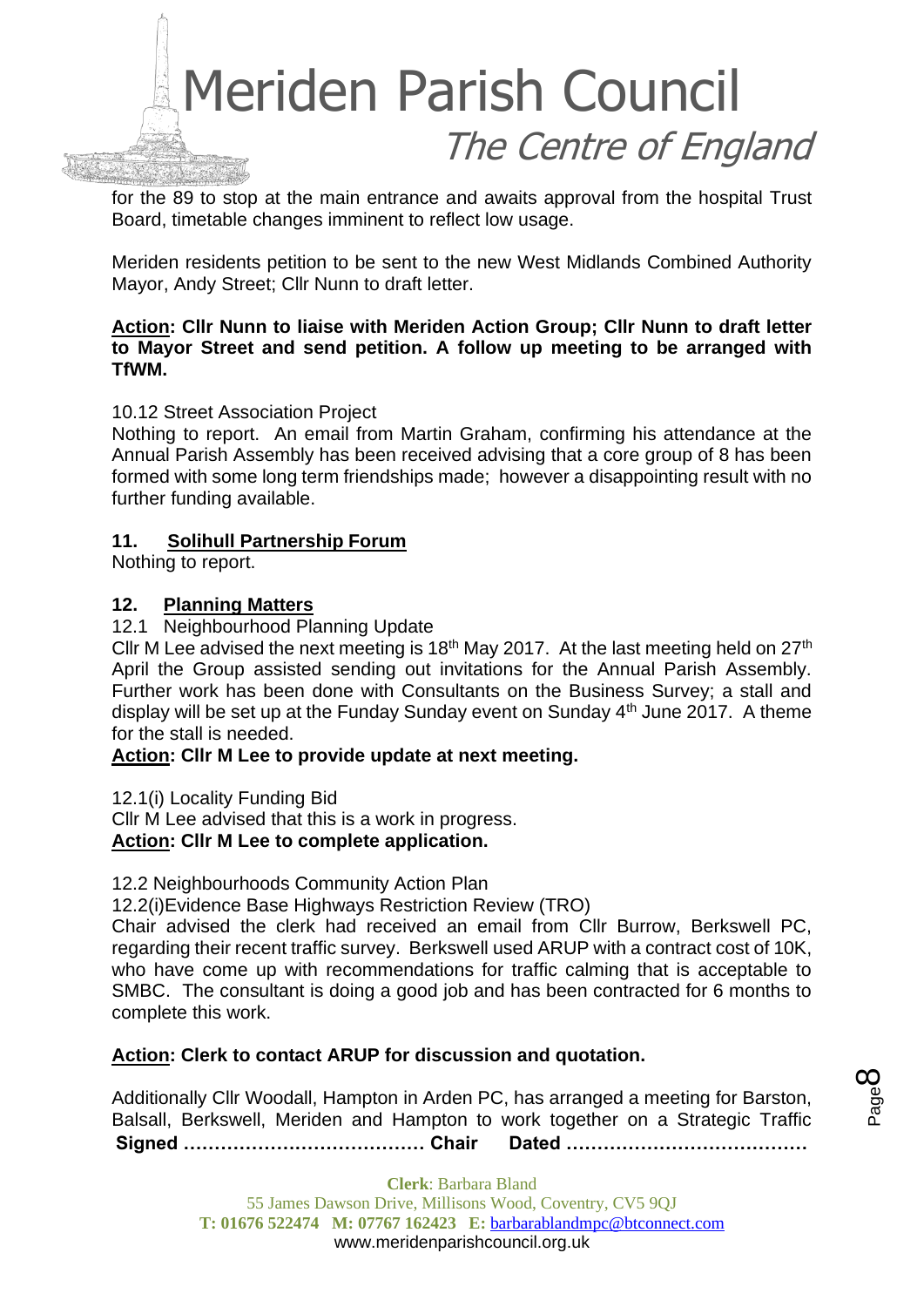

Calming Strategy in light of HS2 works commencing. The meeting is arranged for 1<sup>st</sup> June 2017 at Hampton PC offices.

### 12.3 Solihull Local Plan Review & Meriden Sites

Cllr Bell advised that this is likely to be delayed due to Housing White Paper and Elections.

## 12.4 Planning Application Status Updates

Cllr Kipling reported that there had been two applications to consider (1) Shirley's Garage and (2) Beechwood Biomass Plant, discharge of conditions affecting the "look" of the plant. Cllr M Lee formally responded to SMBC regarding Shirley's Garage development raising material considerations of conservation, materials, density of development. The Parish notification for the Biomass Plant did not come to Meriden but went to Berkswell and this was only picked up when Mrs Parker contacted the clerk. Members requested a formal complaint be written to SMBC.

**Action: Clerk to write a letter of complaint to Nick Page; contact Tony Wehby.**

Additionally an email has been received from Stan Ceney, Architect and Agent for the Birmingham Road old garage site development advising that full permission to build the two detached houses on the site has been granted and building will commence shortly.

## 12.5 Community Asset/Right to Bid

Cllr M Lee advised this remains a work in progress as part of Neighbourhood Plan. Members discussed extending the Conservation area to include the "Triangle" made up of Bull's Head, Strawberry Bank and Brookside, on Main Road. A request to be made to SMBC to ascertain when a review is likely. A formal letter to be drafted to SMBC with a strong recommendation for this Conservation Triangle to be registered. This must also feature in the Neighbourhood Plan.

**Action**: **Cllr M Lee to monitor via Neighbourhood Planning Group. Cllr Lee and clerk to contact SMBC Conservation Officer and draft formal letter identifying area and request assistance at District level.**

12.5(i) Register Grade II Listed buildings not included in Heritage Listings for Green **Conservation** 

Cllr M Lee advised this remains a work in progress as part of Neighbourhood Plan. **Action: Cllr M Lee monitor via Neighbourhood Planning Group.**

12.5(ii)Fields in Trust Nothing to report and linked into Neighbourhood Planning Group. **Action: Cllr M Lee monitor via Neighbourhood Planning Group.**

**13. Parish Council Development Day**

Nothing to report.

**Signed ………………………………… Chair Dated …………………………………**